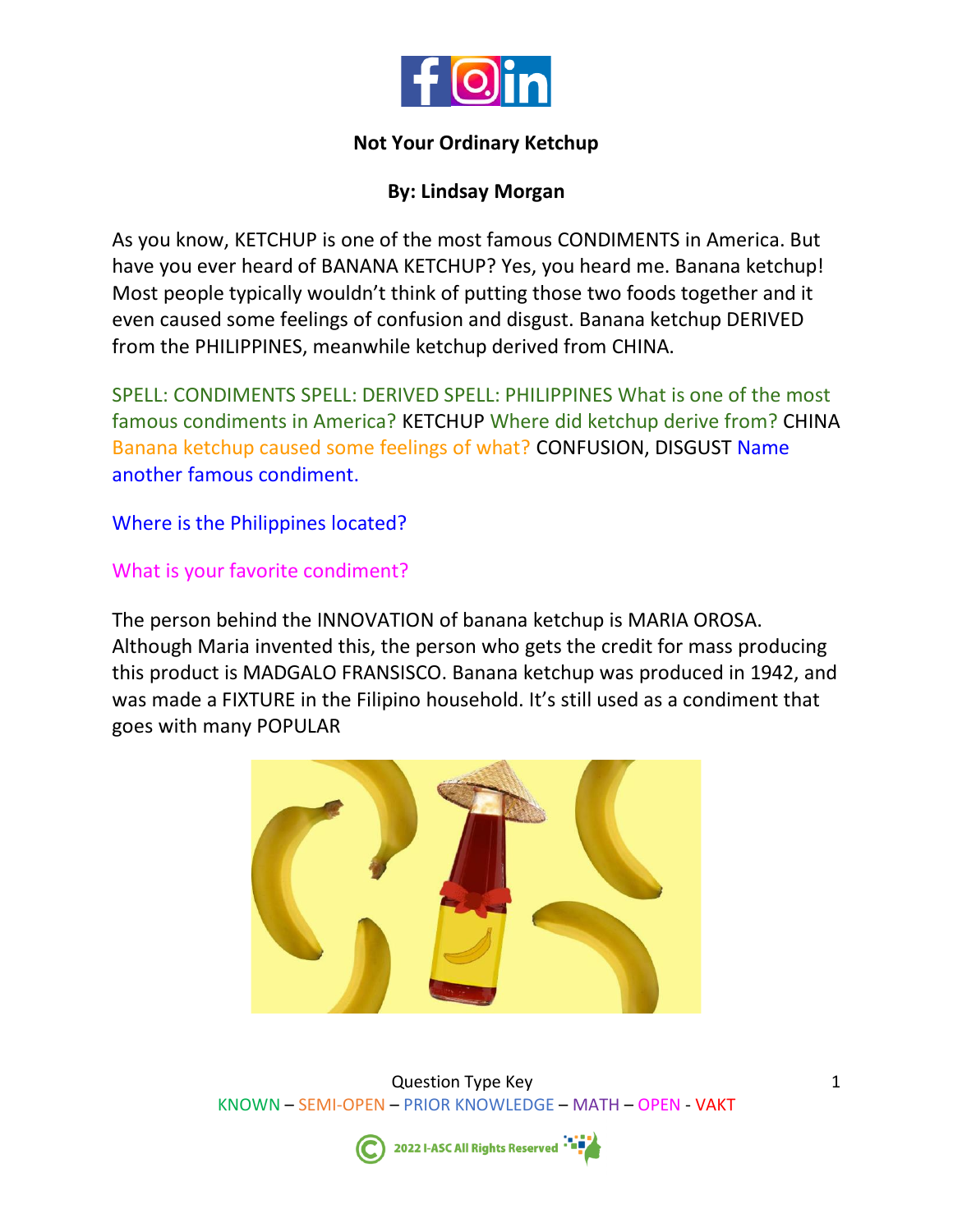

dishes till this day. Some of these popular dishes are hamburgers, Filipino spaghetti (pasta with cut up hot dogs and banana ketchup), fried chicken, and TORTANG TALONG (an eggplant omelet).

SPELL: INNOVATION SPELL: FIXTURE SPELL: POPULAR Who is the person behind the innovation of banana ketchup? MARIA OROSA Madgalo Fransisco gets the credit for mass this product. PRODUCING Name one of the popular dishes that this condiment goes with till this day. FILIPINO SPAGHETTI, HAMBURGERS, FRIED CHICKEN, TORTANG TALONG (EGGPLANT OMELET)

What year was banana ketchup produced in? 1942 If you haven't already, would you like to try Filipino Spaghetti? Here's a picture of the woman who created banana ketchup, Maria Orosa.

Maria Orosa was known as an INNOVATOR and FOOD CHEMIST. She paid close attention to what the Philippines was heavily RELIANT on when it came to imports. She even had a VAST understanding of the potential of great products that could make the country more SELF-SUFFICIENT. One of her passions was to actually help the Philippines become more self-sufficient. She even studied the usage of FERMENTATION, native food, and a variety of PRESERVING techniques she can use in order to uplift people and educate those in need.

SPELL: RELIANT SPELL: FERMENTATION SPELL: PRESERVING Maria paid close attention to what the \_\_\_\_ was heavily reliant on when it came to imports. **PHILIPPINES** 



Maria had a vast understanding of the potential of great products that could make the country more \_\_\_\_\_\_\_\_\_. SELF-SUFFICIENT

> Question Type Key KNOWN – SEMI-OPEN – PRIOR KNOWLEDGE – MATH – OPEN - VAKT



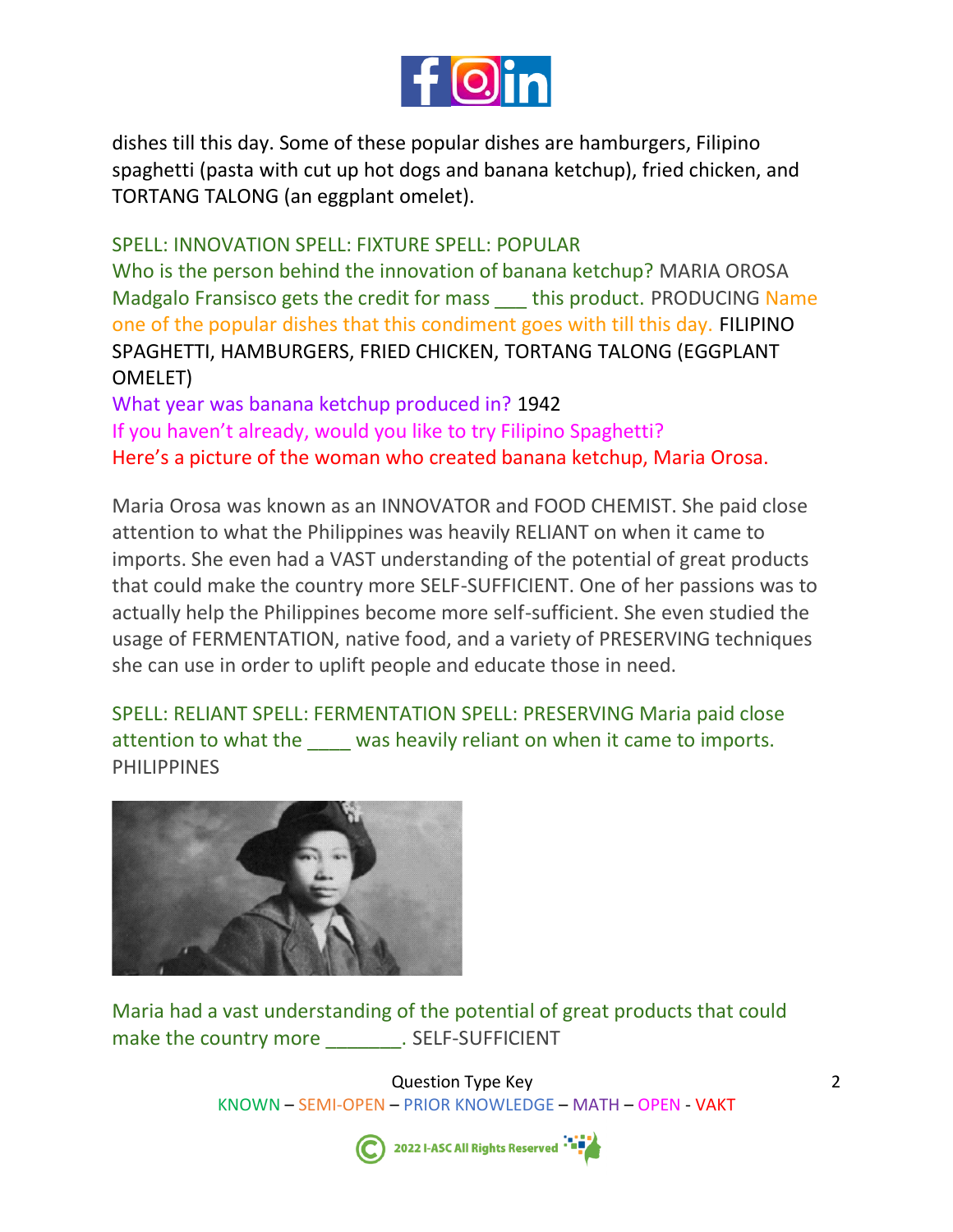

# What was Maria known as? INNOVATOR, FOOD CHEMIST What is the job of a food chemist?

#### What is something you have a vast understanding of?

One of the most IMPERATIVE details about banana ketchup is what it's made of. In order to create banana ketchup, you need spices, sugar, vinegar, and mashed bananas. When you mix these INGREDIENTS together, the color of it makes it look UNPALATABLE (not pleasant to taste). Therefore, Maria decided to add a small amount of red dye to the mix to make it look red. Then, it RESEMBLED tomato ketchup because of its color.

SPELL:IMPERATIVE SPELL:UNPALATABLE SPELL:INGREDIENTS What did Maria add a small amount of to the mix to make it look red? RED DYE Banana ketchup resembled tomato ketchup because of its \_\_\_\_\_. COLOR Name one of the ingredients needed in order to create banana ketchup. SPICES, SUGAR, VINEGAR, MASHED BANANAS

Name another food that would resemble ketchup because of its color.

What are your thoughts on the ingredients in banana ketchup?

VAKT: Here is a video on making banana ketchup!

https://www.youtube.com/watch?v=M2bTuvv7iHs

Banana ketchup is not the only food that Maria is known for. During WORLD WAR 2, some of her most known CONTRIBUTIONS to the food world occurred during this time. Yes, banana ketchup was ENDEARED by many but there were 2 other food creations that made her become a war hero. These two food CREATIONS are called SOYALAC and DARAK.

SPELL: CONTRIBUTIONS SPELL: ENDEARED SPELL: CREATIONS During 2, some of her most known contributions to the food world occurred during this time. WORLD WAR



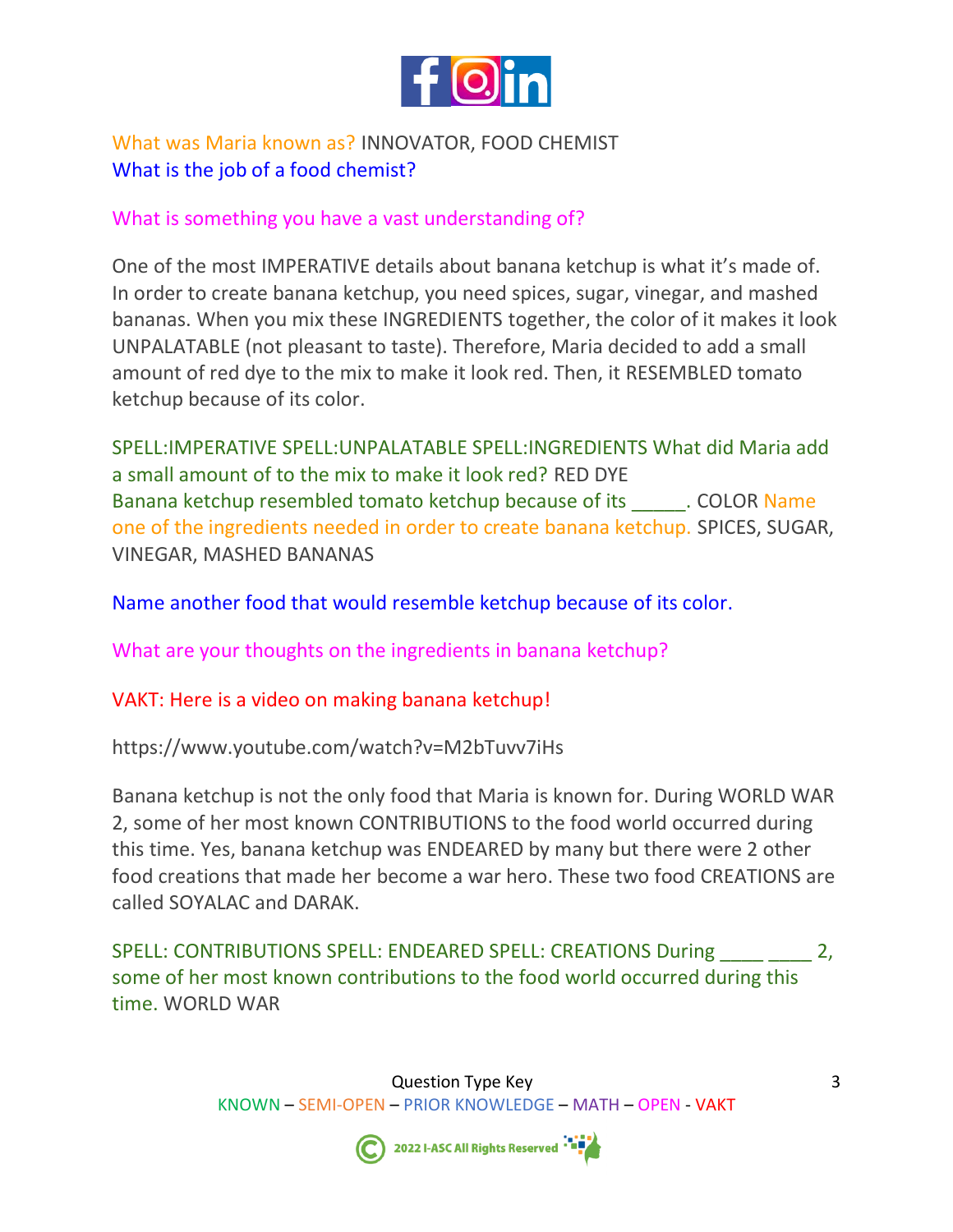

There were 2 other food creations that made her become a war \_\_\_. HERO Name one of the food creations that made Maria known as a war hero. SOYALAC, DARAK

Name another person who contributed to the food world.

Soyalac is a NUTRIENT drink that is high in protein and comes from soybeans. Darak is a product made from rice that is high in THIAMINE, and vitamins A, B, D, and E. This product was EFFICIENT for individuals during the war because the purpose of it was to prevent people from getting BERIBERI. Beriberi is a vitamin B DEFICIENCY disease. These SUSTENANCES saved people's lives during this time.

SPELL: DEFICIENCY SPELL: SUSTENANCES SPELL: EFFICIENT What food does soyalac come from? SOYBEANS What is the name of the vitamin B deficiency disease? BERIBERI What food is Darak made from? RICE

Name one of the things Darak is high in. THIAMINE, VITAMIN A, B, D, AND E. Name another food that is high in protein. What continent do soybeans originate from?

If you could pick any food we consider to be unhealthy, healthy, what would it be?

Food is much more than being something you cook and eat. It's really all about the meaning behind it and the message it CONVEYS. Well, not to mention how DELECTABLE (delicious) it tastes too. Food is something that connects people around the world. It can also be something that's passed down through GENERATIONS. Till this day, banana ketchup rings many NOSTALGIC memories to a MULTITUDE of Filipinos all over the world.

SPELL: DELECTABLE SPELL: NOSTALGIC SPELL: MULTITUDE Food is something that \_\_\_\_\_ people around the world. CONNECTS Food can be something that's passed down through \_\_\_\_\_. GENERATIONS What is food really about? THE MEANING BEHIND IT OR THE MESSAGE

IT CONVEYS

Question Type Key KNOWN – SEMI-OPEN – PRIOR KNOWLEDGE – MATH – OPEN - VAKT